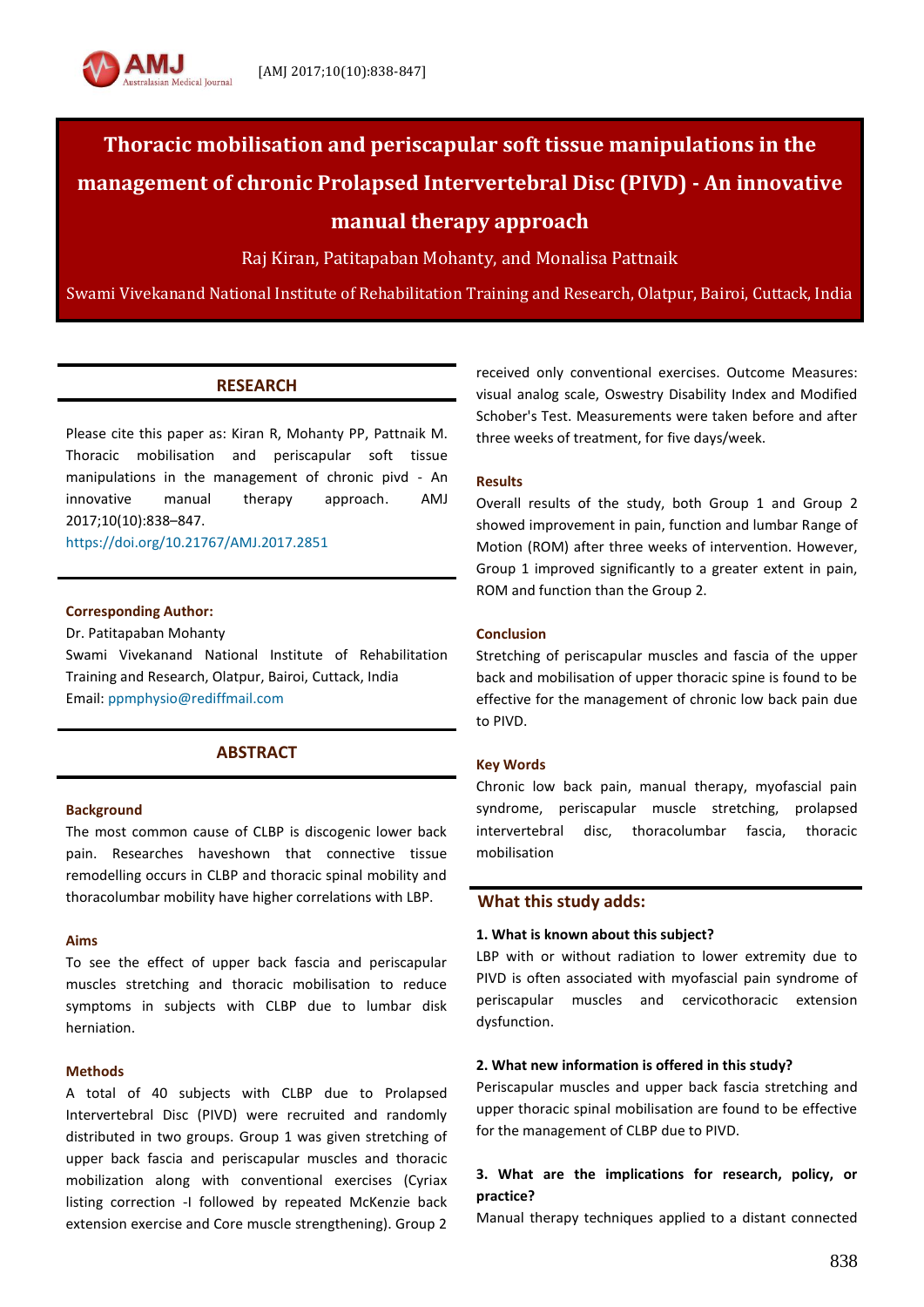

part of lumbar spine that reduces the symptoms would be safe and beneficial to patient with PIVD.

## **Background**

Low back pain is extremely common human phenomena. Acute lower back pain refers to lower back pain that lasts less than four weeks. Subacute lower back pain refers to lower back pain that lasts from 4–12 weeks. Chronic lower back pain (CLBP) is lower back pain lasting 12 weeks or longer. Chronic low back pain is one of the common causes responsible for disability. The most common cause of CLBP is discogenic lower back pain. $1$  In discogenic lower back pain, a tear occurs from the nucleus pulposus extending out to the outer third or two thirds of the annulus fibrosus. This tear allows the proteins with inflammatory properties to extravagate out to the nerve fibres, which can irritate those fibres and cause pain. DePalma et al. confirmed the disc as the most common etiology of chronic low back pain in adults.<sup>2</sup> Langevin et al. hypothesize that connective tissue remodelling occurs in CLBP as a result of emotional, behavioural and motor dysfunction and increased connective tissue stiffness due to fibrosis is an important link in the pathogenic mechanism leading to chronicity of pain, fear and further movement impairment.<sup>3</sup>

Researchers have shown that abnormal movement patterns can have important influences on the connective tissues that surround and infiltrate muscles. $^{4}$  Both increased stress due to overuse, repetitive movement and/or hypermobility, and decreased stress due to immobilization or hypomobility can cause changes in connective tissue.<sup>5</sup> Tissue microinjury, inflammation and fibrosis not only can change the biomechanics of soft tissue (e.g., increased stiffness) but also can profoundly alter the sensory input arising from the affected tissues.<sup>6</sup> Connective tissue is richly innervated with mechano-sensory and nociceptive neurons. Modulation of nociceptor activity has been shown to occur in response to changes in the innervated tissue.<sup>6</sup>

Tissue levels of inflammatory mediators (prostaglandins, bradykinin), have been shown to influence sensory input to the nervous system. Conversely, nociceptor activation has been shown to modify the innervated tissue. Release of Substance P from sensory C-fibers in the skin can enhance the production of histamine and cytokines from mast cells, monocytes and endothelial cells. Increased TGFb-1 production, stimulated by tissue injury and histamine release, is a powerful driver of fibroblast collagen synthesis and tissue fibrosis.<sup>7</sup> Thus, activation of nociceptors by itself can contribute to the development or worsening of fibrosis and inflammation, causing even more tissue stiffness and movement impairment.

In patients with CLBP, connective tissue fibrosis can occur in the thoracolumbar fascia due to one or several of the following factors: (1) decreased activity, (2) changes in muscle activation patterns causing muscle co-contraction, muscle spasm or tissue microtrauma and (3) neurallymediated inflammation the intrinsic muscles of the back consist of a complex, serially arranged group that extends from the pelvis to skull base. The first layer of the paraspinal muscles consists of the trapezius, latissimus dorsi, rhomboids, and levator scapulae. In muscle, plasticity of perimuscular and intramuscular connective tissue plays an important role in how muscle responds to mechanical stress.<sup>8</sup> It has been shown, that during the early phase of immobilization, loss of muscle length is primarily due to shortening of muscle-associated connective tissue, which is only later followed by actual shortening of muscle fibers.<sup>4</sup>

The perimascular connective tissue of paraspinal muscles is attached to the thoracolumbar fascia i.e., the posterior layer of thoracolumbar fascia, which covers the paraspinal muscles and offers attachment for extrinsic back (shoulder girdle and serratus posterior) muscles and also anterolateral abdominal wall. Via these attachments, the posterior layer is capable of transferring loads between the trunk and extremities. The posterior layer of the thoracolumbar fascia extends from the sacral region through the thoracic region as far as splenius muscle and ligamentum nuchae of the cervical spine. It consists of two laminae: superficial and deep lamina. Priscilla et al. concluded that superior extent of the superficial lamina is upto rhomboids and splenius muscle and inferiorly it has extensive attachments to gluteus medius and maximus, and to the sacrum and ilium.<sup>9</sup> The deep lamina has been reported to blend with thin fascia over splenius cervicis. It is continuous inferiorly with the sacrotuberous ligament and via it with biceps femoris.

Facial continuity between the low back and shoulder girdle and neck muscles respectively, suggests that there is a potential anatomic conduit for the chronic low back pain. Additional attachments to muscles of the upper limb, cervical spine, and head support the view that the posterior layer is capable of transferring loads between this regions. $^{10}$ Langevin et al. found that, during a standardized passive flexion test in chronic low back pain patients, shear strain was reduced by ~20 per cent in thoracolumbar fascia, compared to the No-LBP subjects. $3$  They concluded the reduced shear strain may result from impaired neuromuscular control and recruitment patterns of these muscles during trunk movements which has been shown to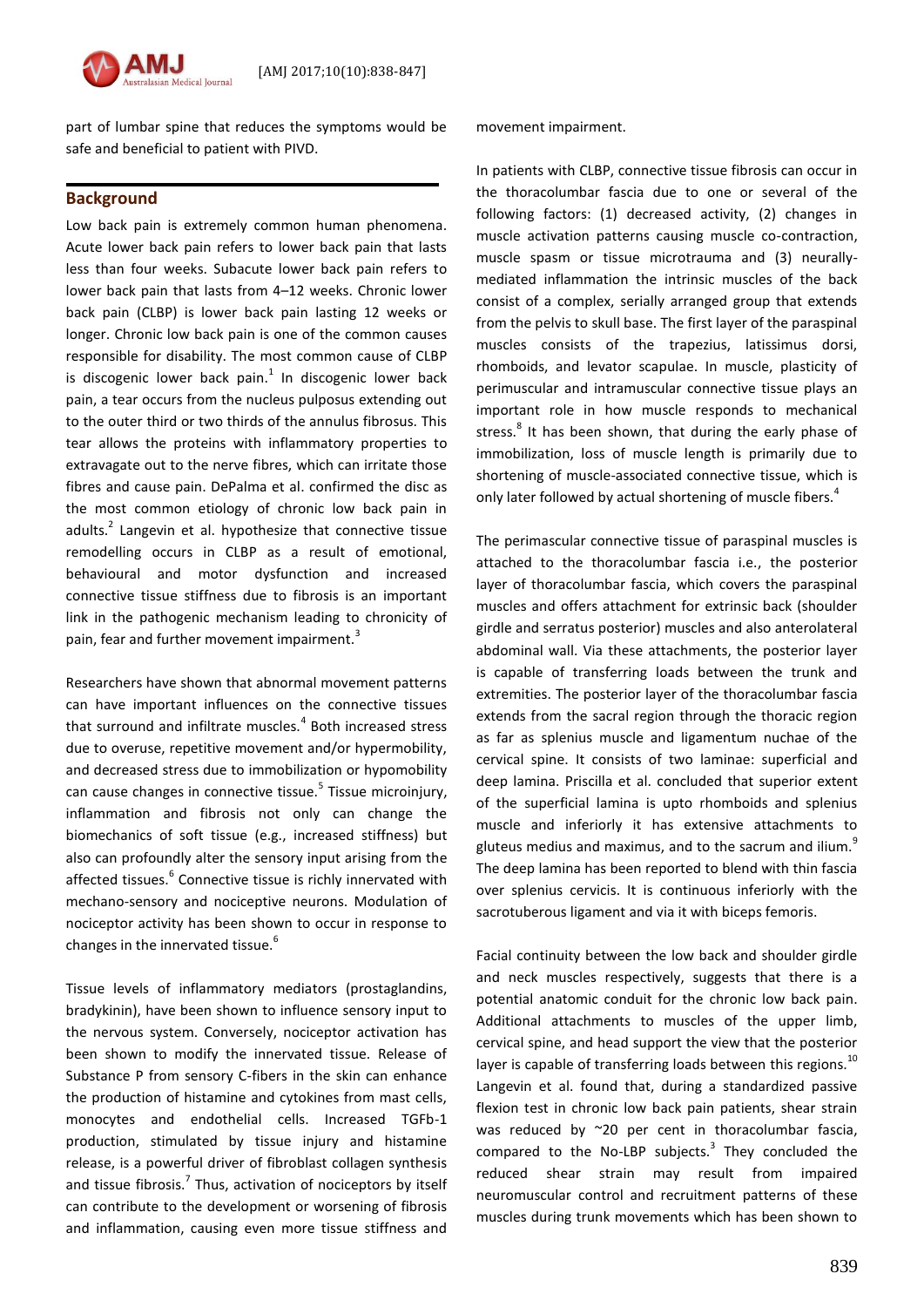

be associated with chronic LBP. Alternatively, the altered muscle recruitment patterns could lead to altered forces being transferred to the connective tissues, which could cause remodelling as can occur in other types of connective tissues such as ligaments and joint capsules. Over time, the altered movement patterns could worsen connective tissue adhesions resulting in increased movement restriction, especially in the presence of pain and inflammation refs. Mellin et al. investigated joints and spinal mobility associated with low back pain. $^{11}$  They concluded that spine, hip and shoulder mobility was significantly smaller in chronic low back pain patients when compared with those without back pain. They also concluded that thoracolumbar mobility had higher correlations with LBP than mobility of the lumbar spine. Thoracic spinal mobility alone also correlated with LBP.<sup>12</sup>

The results suggest that ligamentous or capsular stiffness of the joints may be associated with low back pain. It can be concluded that there may be fascial involvement (tissue stiffness due to adhesion and fibrosis), altered sensory input and reduced shear strain in thoracolumbar fascia and hypomobility in thoracic spine in chronic low back patient due to PIVD. Evidences suggest that fascial stretching may alleviate these secondary changes in the fascia and spinal mobilization may increase the spinal mobility. Considering these facts and incident of chronic low back pain due to herniated disc, purpose of the study is to see the effect of upper back fascia and periscapular muscles stretching to reduce symptoms in subjects with chronic low back pain due to lumbar disk herniation.

## **Method**

## **Type of study: Experimental**

Research design: The Pre-Test, Post-Test Control Group Study Design which is experimental in nature.

Total sample consists of 40 subjects (29 males and 11 females), (age range 22–53 years with mean age was 34) with prolapsed intervertebral disc characterized by a chief complaint of low back pain with dermatomal pain distribution radiating down leg, obliterated lumbar lordosis with trunk deviation away from the painful side as found on inspection, lumbar flexion, extension and side flexion to the painful side reproduce original symptom; and leg pain more than back pain, centralization phenomenon with repeated back extension, a positive straight leg raising (SLR) at less than 60[degrees] reproducing the leg pain; A MRI scan demonstrating a herniated nucleus pulposus in lumbar spine.

#### **Inclusion criteria**

Subjects having low back pain for more than three months, age between 20–55 years in both the sex fulfilling the McKenzie posterior derangement syndrome i.e., centralisation phenomenon with repeated extension. Compression of periscapular muscles (levator scapulae/ rhomboids) by manual pressure reproduced the original low back pain with or without radiation.

#### **Exclusion criteria**

Age above 60 years, Low back ache due to tumour, spondylolisthesis, spondylolysis, osteoporosis, previous back surgery, known Rheumatic, neurological, or mental diseases, recent trauma or fracture and any other conditions contraindication to manual therapy.

### **Procedure**

A total of 40 subjects both males and females (29 males and 11 females), were evaluated with the mean age of  $(33.55\pm5.66)$  years and average duration of LBP  $(6.03\pm2.16)$ months, recruited from the Department of Physiotherapy, SVNIRTAR based on the fulfilment of the inclusion and exclusion criteria.

The procedure was explained to them. They were given verbal instructions about the study and informed consent was taken prior to their participation in the study. The subjects were randomly divided into two groups.

Before initiating the treatment, subjects were assessed for baseline values of all the dependent variables. Pain by **Visual analogue scale (VAS):** The visual analogue scale is a numeric rating scale which can be used to quantify pain. The simplest VAS is a straight line of 100mm length. The ends are defined as the extreme limits of pain oriented from left to right. It is shown to be valid and sensitive and has a reasonable degree of reproducibility.<sup>13</sup>

Lumbar spine range of motion by Modified Schober's Test: it is a reliable clinical measurement method of lumbar flexion range of motion. The modified Schober method of determining lumbar spinal motion has been shown to be the most reliable than fingertip-to-floor method and twoinclinometer method for a routine, noninvasive, clinical evaluation of lumbar spinal motion.<sup>14</sup>

Functions by Oswestry Disability Questionnaire: it is an effective method for measuring disability in patients with LBA, high degree of severity and different causes. It includes 10 six- point scales. Sum of 10 ODI scores is expressed as a percentage of maximum scores and if patient fails to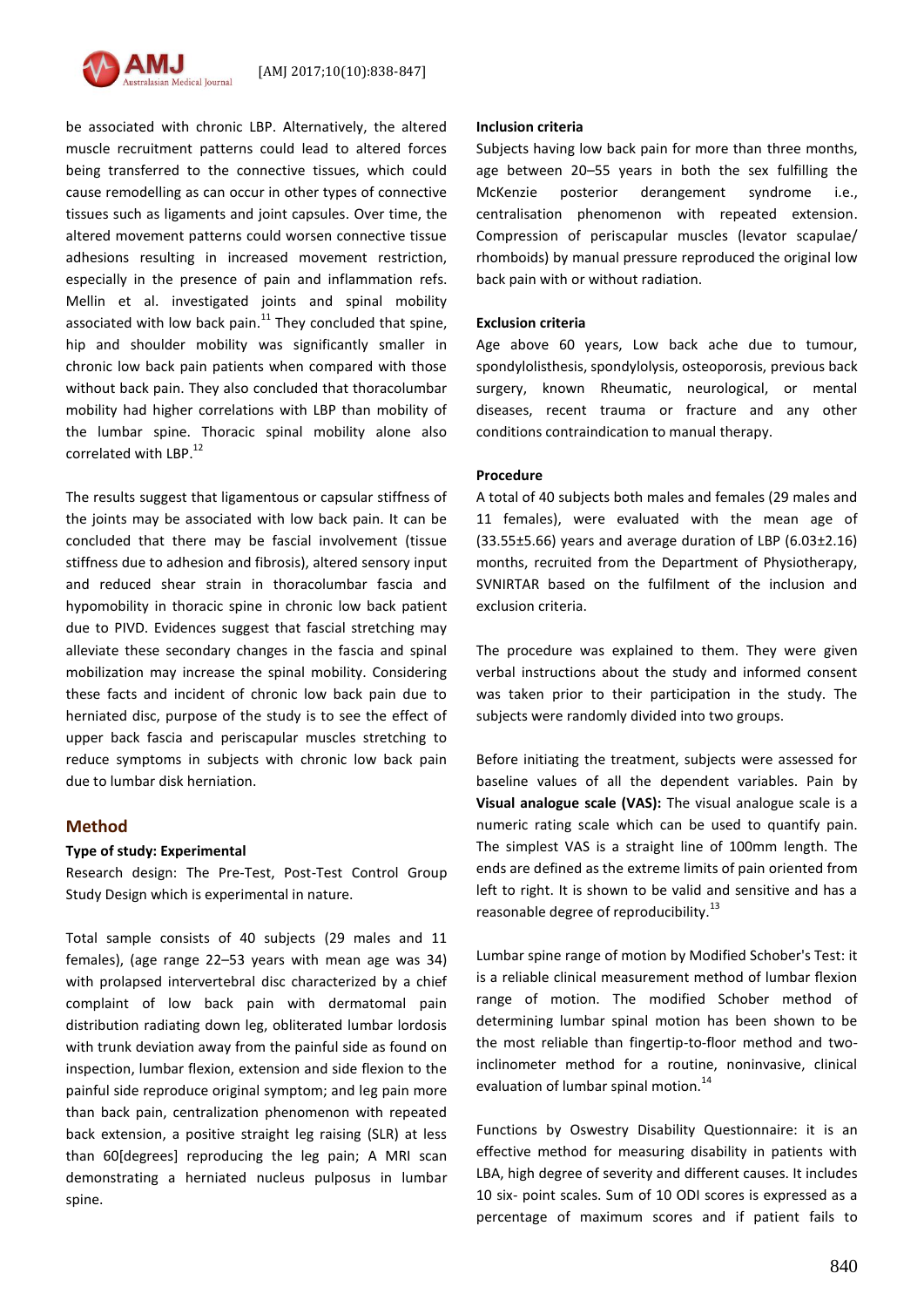

complete a section per cent scores is adjusted.  $1<sup>st</sup>$  section rates the intensity of pain and remaining 9 cover the disabling effects of pain on write out ADLs.

Group 1 (Experimental): 20 subjects (14 males and 6 females, with the mean age 34±5.49 and average duration of LBP (6.15±2.01) months, was given stretching of upper back fascia and periscapular muscles by slow and sustained manual pressure along the direction of the muscle and fascia, which was maintained at the end range for a few second and Maitland's rhythmic graded thoracic mobilization with discomfort along with conventional exercises (Cyriax listing correction I followed by repeated McKenzie back extension exercise and Core muscle strengthening) for five days in a week for three weeks.<sup>15,16</sup>

Group 2 (Conventional): 20 subjects (15 males and 5 females, with the mean age 33±5.94 and average duration of LBP (5.9±2.35) months,) received Cyrix listing correction- I followed by repeated McKenzie back extension exercise and Core muscle strengthening five days in a week for three weeks. 15,16

Then at the end of three weeks recording of changes in pain on VAS, ROM measure and ODI score were measured.

## **Data analysis**

Statistical analysis was performed using SPSS version 23.0 The dependent variables were analysed using repeated measures ANOVA.

There was one between factor (group) with two levels (groups: stretching and conventional therapy alone) and one within factor (time) with two levels (pre-test and posttest).

All pair wise post-hoc comparisons were analysed using a 0.05 level of significance.

## **Results**

## **OSWESTRY Disability index (ODI)**

As depicted in Figure 1 there was a significant reduction in ODI score in both groups from pre-treatment measurement over a period of 3 weeks, with reduction being significantly more in experimental group than conventional exercise group.

There was a main effect for time F (1,28,0.05)=1057.434, p=0.000. There was also a main effect for group F (1,28,0.05)=19.602, p=0.000. The main effect was qualified into time X group interaction F (1,28,0.05)=54.902, p=0.000. Tukey's Post HOC analysis revealed that both the experimental and control group improved but experimental group improved significantly better than conventional group, from pre-to post test.

## **Flexion ROM**

Figure 2 illustrates that there was improvement in lumbar flexion ROM in both the groups following treatment for three weeks. The experimental group showed greater improvement in the post- treatment measurements as compared to the conventional group.

There was main effect for time F (1,28,0.05)=178.770, p=0.000 There was also a main effect for group F (1,28,0.05)=5.113, p=0.030 The main effects were qualified into time X group interaction F (1,28,0.05)=9.058, p=0.001. Tukey's Post Hoc analysis shows that there was a significant improvement in score for both the groups. However, the experimental group showed significantly greater improvement than conventional group at the end of three weeks.

## **Extension ROM**

Figure 3 illustrates that there was improvement in Extension ROM in both the groups following treatment for three weeks. The Experimental group showed greater improvement in the post- treatment measurements as compared to the Conventional group.

There was main effect for time F (1,28,0.05)=289.949, p=0.000 There was also a main effect for group F (1,28,0.05)=4.415, p=0.042 The main effects were qualified into time X group interaction F (1,28,0.05)=6.734, p=0.013. Tukey's Post Hoc analysis shows that there was a significant improvement in score for both the groups. However, the experimental group showed significantly greater improvement than conventional group at the end of three weeks.

## **Side flexion ROM to affected side**

Figure 4 illustrates that there was improvement in Side flexion ROM to affected side in both the groups following treatment for three weeks. The experimental group showed greater improvement in the post- treatment measurements as compared to the exercise therapy group.

There was main effect for time F (1,28,0.05)=235.204, p=0.000 There was also a main effect for group F (1,28,0.05)=5.272, p=0.027 The main effects were qualified into time X group interaction F (1,28,0.05)=15.448, p=0.000.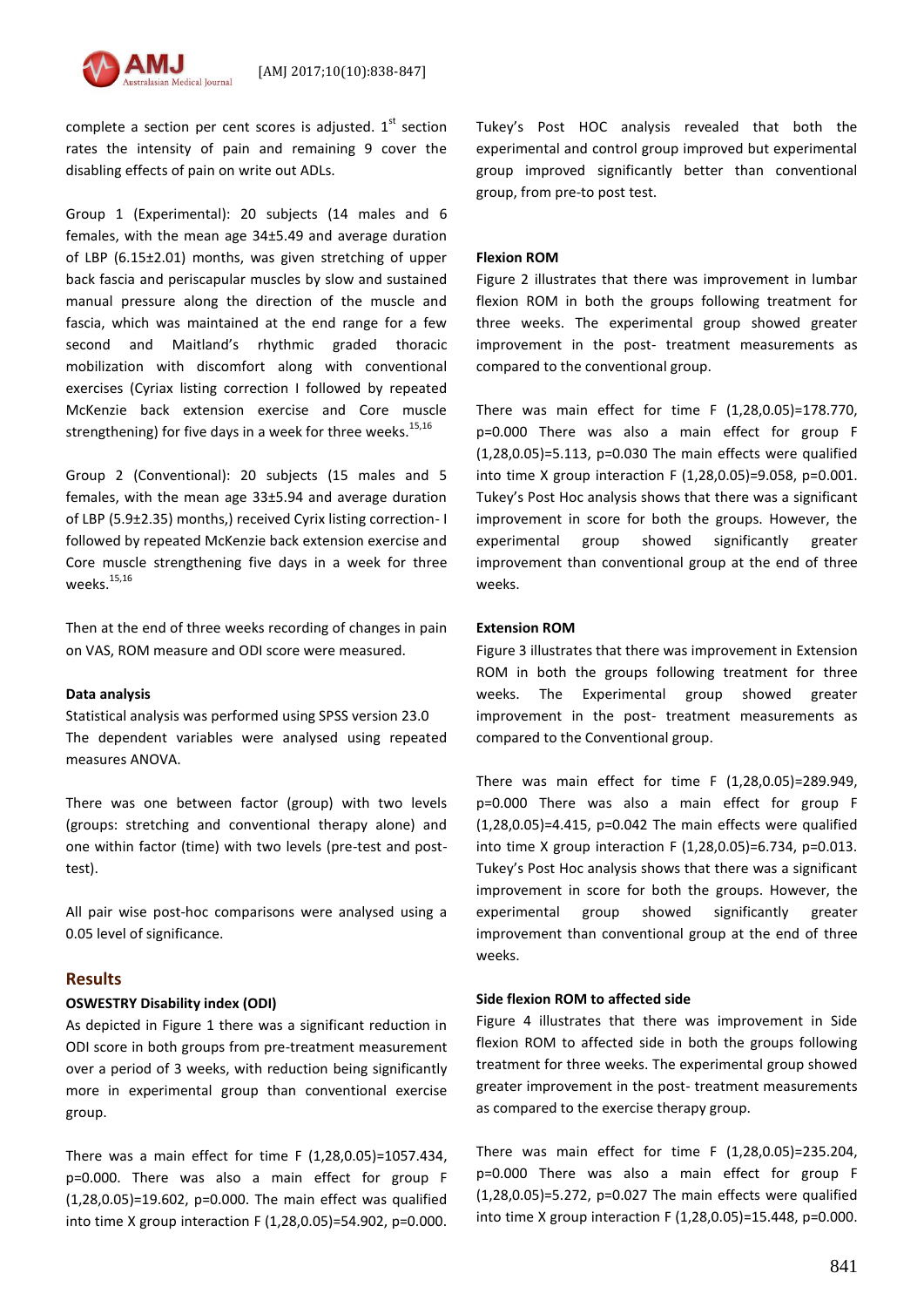

Tukey's Post Hoc analysis shows that there was a significant improvement in score for both the groups. However, the experimental group showed significantly greater improvement than conventional group at the end of three weeks.

#### **Side flexion ROM to unaffected side**

Figure 5 illustrates that there was improvement in side flexion ROM to unaffected side in both the groups following treatment for three weeks. The experimental group showed greater improvement in the post- treatment measurements as compared to the conventional group.

There was main effect for time F (1,28,0.05)=111.234, p=0.000 There was also a main effect for group F (1,28,0.05)=4.322, p=0.044 The main effects were qualified into time X group interaction F (1,28,0.05)=10.490, p=0.002. Tukey's Post Hoc analysis shows that there was a significant improvement in score for both the groups. However, the experimental group showed significantly greater improvement than conventional group at the end of three weeks.

#### **Pain in VAS**

Figure 6 illustrates that there was weekly improvement in VAS for pain in both the groups following treatment in three weeks. The Experimental group showed greater improvement in the post- treatment measurements as compared to the Conventional group.

There was main effect for time F (1,28,0.05)=905.209, p=0.000 There was also a main effect for group F (1,28,0.05)=12.507, p=0.001 The main effects were qualified into time X group interaction F (1,28,0.05)=23.862, p=0.000. Tukey's Post Hoc analysis shows that there was a significant improvement in score for both the groups. However, the experimental group showed significantly greater improvement than conventional group at the end of three weeks.

### **Discussion**

Overall results of the study, both experimental group and conventional group showed improvement in pain measured by VAS, function measured by ODI and ROM measured by modified Schober's test after three weeks of intervention. However, experimental group improved to a greater extent in pain, spinal ROM and function than the control group.

### **Pain (VAS)**

In this study both the groups showed significant reduction in pain over time, but after completion of study, experimental group showed more reduction in pain every week than conventional group.

The performance of repeated movements in the opposite direction would result in a reduction of the derangement and reduction or centralisation of pain. Most McKenzie method exercises are intended to directly and promptly diminish and eliminate patients' symptoms by providing beneficial and corrective mechanical directional end-range loads to the underlying pain generator.<sup>17</sup> Al-Obaidi et al. reported that the McKenzie intervention was effective in the treatment of individuals with discogenic CLBP who demonstrate complete or partial pain centralization.<sup>18</sup> Al-Obaidi et al. following McKenzie intervention for a cohort on CLBP was able to demonstrate significant improvements in all physical performances that remained stable 2-months following intervention.<sup>18</sup> Petersen et al. found that the effectiveness of the McKenzie method was stable in reducing CLBP disability after 2-months follow up.<sup>19</sup>

Core stabilization exercises strengthen the local stabilizers and deep muscles of the back, enhance coordination, enhance trunk stabilization and reduce the pressure on spine and subsequently reduce the low back pain. $^{20}$  In the present study, there was significant reduction in pain and improvement in function (ODI) was probably because of effects of stabilising exercises on local stabilizers and deep muscles of the back which leads to increased spinal stability, restrain aberrant micro-motion and reduced associated pain. Studies have shown that compared to general exercise, core stability exercise is more effective in decreasing pain and may improve physical function in patients with chronic LBP.<sup>21</sup>

The experimental group showed more improvement in pain every week than control group. In addition to the McKenzie repeated extension exercises and core stabilisation exercises experimental group received periscapular muscle stretching, upper back fascia stretching and thoracic mobilisation. Effects of stretching of the periscapular muscle, stretching upper back fascia and thoracic mobilisation, may be responsible for the additional improvement in VAS (pain).

Nociceptors that are located in the fascia recognises the pain stimulus which becomes sensitized when chronically stimulated. As pain is considered as an autonomic nervous system phenomenon, this facilitation of the receptors located in the fascia triggers a sympathetic response which was termed as sympathetic tone Shea M, thereby reducing the threshold of pain sensitivity in the subjects resulting in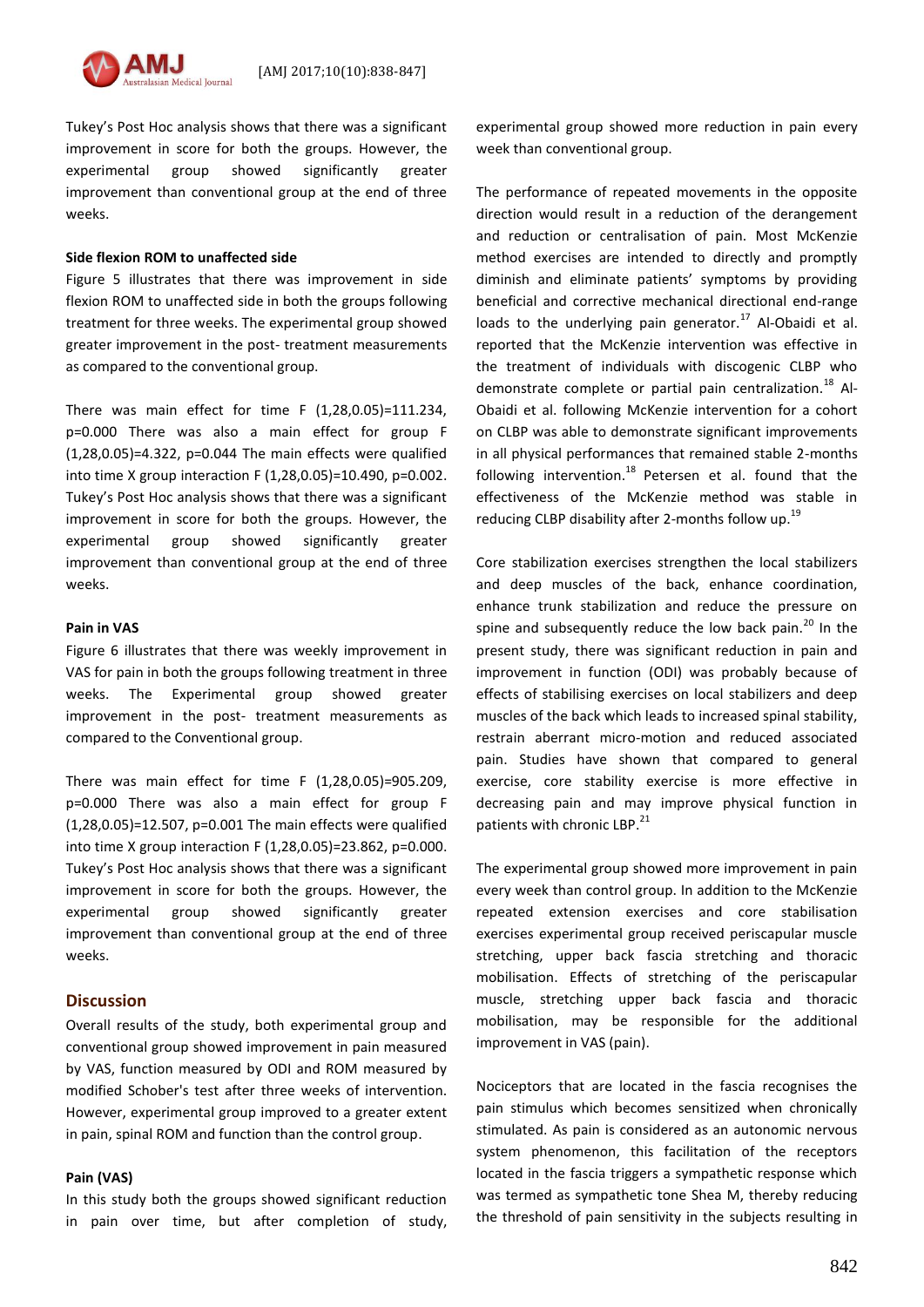

severe pain.<sup>22</sup> Facilitation of the proprioceptive receptors (Ruffini and Pacini corpuscles) that are located in the fascia during the application of the stretch inhibited the sympathetic facilitation. This inhibition of sympathetic tone further reduced the perception of pain. $^{22}$ 

The mechanical stimulus of a manual therapy technique triggers a cascade of neurophysiological effects. Studies suggest that these neurophysiological mechanisms result in hypo-algesic responses in patients with musculoskeletal pain.<sup>23,24</sup> Patients with chronic pain conditions often demonstrate increased rates and magnitudes of temporal sensory summation (TSS) compared with pain-free individuals. $^{25}$  TSS is a specific short-lasting aspect of central sensitization of the nervous system. TSS is characterized by a progressive increase in output from dorsal horn neurons in response to repeated unchanging low-frequency nociceptor stimuli (Like pain in Chronic LBP due to PIVD).<sup>26</sup>

Repeated exposure to increased nociceptor activity resulting from windup can cause facilitated transmission in dorsal horn neurons and long-lasting changes in synaptic properties.<sup>27</sup> This in turn could drive long-lasting changes in dorsal horn and central nervous system excitability resulting in reduced thresholds to future episodes of nociception. This may be one of the reason for chronicity of pain in cLBP patients.

Bishop et al. speculate that an intervention (SMT at upper thoracic spine) that reduces TSS may inhibit or reduce the potential for central sensitization in maintaining musculoskeletal pain. Additionally, interventions that inhibit or reduce TSS may prevent long-term facilitation from occurring, preventing the progression to central sensitization and persistent pain states.<sup>27</sup>

As the study of Bishop et al. showed there were reductions in TSS that occurred in both the upper and lower extremity.<sup>27</sup> Converging evidence from experimental studies of nociception in animal models suggests that the observed phenomenon (changes in TSS distal to the spinal level of application) could be mediated by propriospinal neurons projecting from the lower cervical cord to the lumbar spine. For example, cervical propriospinal neurons mediate inhibition of neurons in the dorsal horn of cats,<sup>28</sup> and primates.<sup>29</sup> Also, and more specifically, Sandkuhler et al. concluded that propriospinal neurons from the cervical and thoracic cord modulate thermally evoked noxious responses of lumbar dorsal horn neurons.<sup>30</sup> Furthermore, activation of capsacin-sensitive vanilloid receptors in cervical muscles of cats increases the neuronal activity of the cervical and

lumbar dorsal horns.<sup>31,32</sup>

Considering above mentioned facts we hypothesise that cervicothoracic SMT given in this study may have an effect on producing hypoalgesia in the areas supplied by the lumbar spine for example pain due to lumbar PIVD. $^{33}$ 

## **Range of motion (ROM)**

In the present study, there was significant improvement in all the Range of Motions of lumbar spine in both the groups at the end of the study, but experimental group showed more improvement in lumbar ROM than conventional group.

A high proportion of patients who fit the derangement classification demonstrate a limitation of extension range, which improves when treatment procedures that cause a reduction, abolition, or centralization of symptoms, are applied. The performance of repeated movements in the opposite direction would result in a reduction of the derangement and reduction or centralisation of pain and in this way, facilitates spinal extension and gain in extension range. McKenzie passive lumbar extension exercises accentuates momentarily the lordosis and by stretching the shortened periarticular tissues and restore the soft tissue to their original length, thus, correct the dysfunction and increase the ROM.

During the performance of a specific stabilization exercise, patients learn how to recruit the deep muscles of the spine and gradually reduce undesirable excessive activity of other muscles.<sup>34</sup> Another benefit of the CORE exercise program is the restoration of coordination and control of the trunk muscles to improve control of the lumbar spine and pelvis.<sup>35</sup> It is assumed that the CORE exercise program can restore the function of weakened muscles in CLBP patients and augment the ability to support and control the spine and pelvis, thereby alleviating mechanical irritation and pain, ultimately reducing spasm in the low back region. As the protective spasm reduced and muscle strength increased, restriction of trunk movement got reduced and in turn the active spinal range increased.

Myers<sup>36</sup> suggests that stretching can also be applied to 'stuck layer' problems by fixing one layer and appling stretching movement of the adjacent layer, shear stress is created that allows the restoration of increased relative movement between the adjacent planes of fascia Schwind.<sup>37</sup> Inefficient functioning of thoracolumbar fascia in CLBP due to PIVD can be due to fibrotic changes of muscle with loss of elastic properties. Improving length of the fibrotic muscles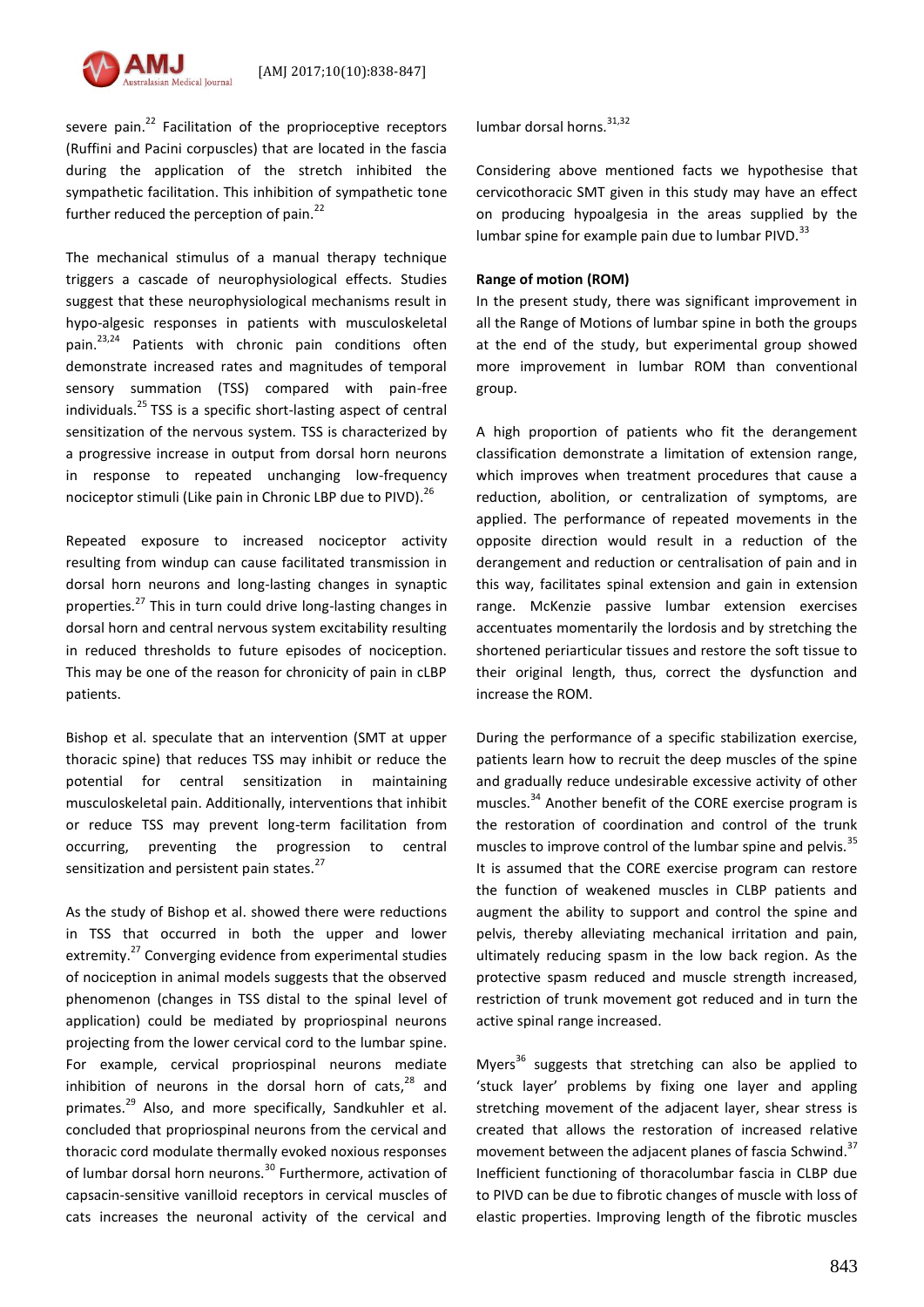

will improve the mobility of the lumbar spine and may help in pain relief. Stretching of the levator scapulae in prone lying with the arms crossed across the chest relieves the tightness of the stiff structures that are attached to the Thoraco lumbar Fascia (TLF), thereby increasing the flexibility of the spine.<sup>38</sup>

The fascia demonstrates lengthening in response to an applied uniaxial stretch. $39$  Perhaps mechanical stress due to stretching performed in this study might be enough to induce a gel-like state in the fascia leading to increased softtissue compliance and subsequently greater lumbar spine ROM.

Increase hydration of thoracolumbar fascia due to upper back fascia stretching may help to increase the extensibility of thoracolumbar fascia and in turn contribute to additional increase in spinal range of motion in experimental group. $40$ Since each muscle slip attaches to fascial expansions that then attach to periosteum–ligaments–joint capsules, which ultimately attach to bone, a stretch designed to target a supposedly 'isolated' muscle can be directed laterally, obliquely, or longitudinally to other nearby structures. $41$ Thus, stretching of Periscapular muscle also stretch the attached fascia to it and in turn contribute to the increase in Spinal range of motion.

The additional effect of thoracic mobilisation i.e. stretching of tightened structures and increase mobility between the motion segments may be the reason for the greater Improvement in experimental group. Similar results have been seen in other studies with spinal mobilisation in increasing spinal range of motion.<sup>38,42,43</sup>

#### **Function (ODI)**

At the end of study both the groups showed reduction in Oswestry Disability Index over time. The improvements in both the groups were significantly different from each other. The difference in improvement of ODI was better in experimental group.

Normal pain free ROM is essential for normal function.<sup>44</sup> This hold true for any joint in the body and accordingly for the lumbar spine. The component of ODI viz. pain intensity, personal care, lifting, walking, sitting, standing, sleeping, social life, travelling and employment are directly related to patient's pain. The reduction in ODI scores seen in both the groups may be due to reduction of pain and improvement in ROM.

Higher effects on pain tend to be paired with higher use of

physical function sentence unclear. More reduction in ODI score and more Increase in ROM in experimental group may explain the better improvement in function in experimental group. Similar results were found in the systematic review of Cross et al. 45

#### **Clinical implication**

As in PIVD in lumbar segment, the lumbar spine is the site of pathology. Manual therapy application directly over the lumbar spine will not be safe as it may further aggravate the pathology. Manual therapy techniques applied to a distant part which is connected to the lumbar spine that reduces the symptoms would be safe and beneficial to the patient. So, stretching of periscapular muscles and fascia of the upper back and mobilisation of upper thoracic spine can be a treatment of choice in addition to conventional physiotherapy in patients with chronic low back pain with or without radiation to lower extremity due to PIVD to reduce pain and improve spinal ROM and function.

### **Limitations**

Sample size was small, short duration of study and no follow up to see long term effects.

## **Conclusion**

Chronic low back pain with or without radiation to lower extremity due to PIVD can be associated with myofascial pain syndrome of periscapular muscles and cervicothoracic extension dysfunction. Stretching of periscapular muscles and fascia of the upper back and mobilisation of upper thoracic spine was found to be effective for the management of chronic low back pain due to PIVD.

### **References**

- 1. Schwarzer AC, Aprill CN, Derby R, et al. The prevalence and clinical features of internal disc disruption in patients with chronic low back pain. Spine. 1995;20:1878–83.
- 2. DePalma MJ, Ketchum JM, Saullo T. What is the source of chronic low back pain and does age play a role? Pain Med. 2011;12:224–233.
- 3. Langevin HM, Fox JR, Koptiuch C, et al. Reduced thoracolumbar fascia shear strain in human chronic low back pain. BMC Musculoskelet Disord. 2011;12:203.
- 4. Langevin HM, Sherman KJ. Pathophysiological model for chronic low back pain integrating connective tissue and nervous system mechanisms. Med Hypotheses. 2007;68(1):74–80.
- 5. Cummings GS, Tillman LJ. Remodeling of dense connective tissue in normal adult tissues. In: Currier DP, Nelson RM, editors. Dynamics of human biologic tissues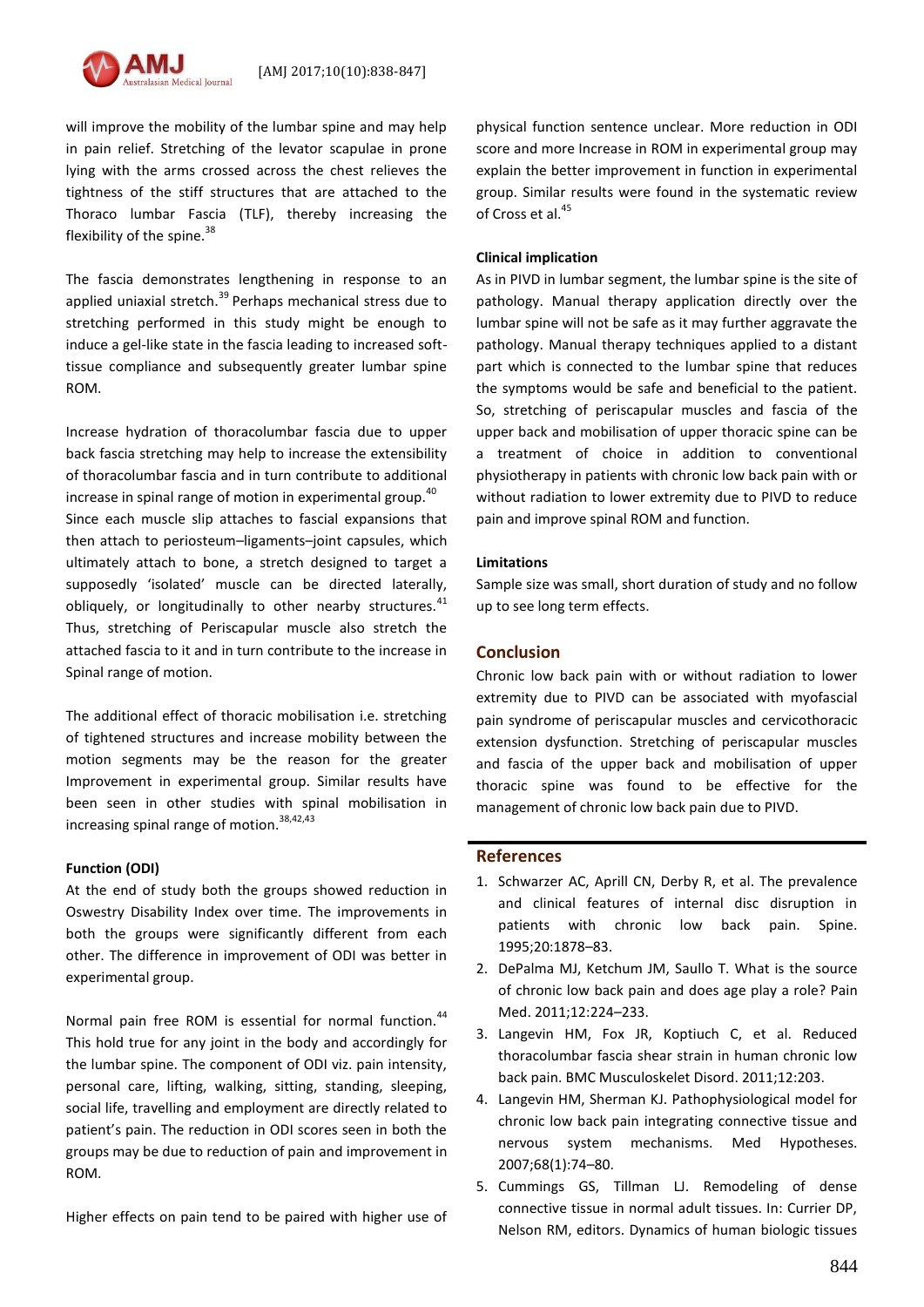

Contemporary perspectives in rehabilitation, vol. 8. Philadelphia: F.A. Davis; 1992;45–73.

- 6. Langevin HM, Sherman KJ. Pathophysiological model for chronic low back pain integrating connective tissue and nervous system mechanisms. Med Hypotheses. 2007;68(1):74–80.
- 7. Leask A, Abraham DJ. TGF-beta signaling and the fibrotic response. FASEB J. 2004;18(7):816–27. doi: <https://doi.org/10.1096/fj.03-1273rev>
- 8. Langevin HM. Potential role of fascia in chronic musculoskeletal pain. Integrative Pain Medicine. 2008;11:123–32.
- 9. Barker PJ, Briggs CA. Attachments of the posterior layer of lumbar fascia. Spine (Phila Pa 1976). 1999;24(17):1757–1764.
- 10. Vleeming A, Pool-Goudzwaard AL, Stoeckart R, et al. The posterior layer of the thoracolumbar fascia: Its function in load transfer from spine to legs. Spine (Phila Pa 1976). 1995;20:753–8. doi: [https://doi.org/10.1097/00007632-](https://doi.org/10.1097/00007632-199504000-00001) [199504000-00001](https://doi.org/10.1097/00007632-199504000-00001)
- 11. Melling G, Harkapaa K, Hurri H, et al. A controlled study on the outcome of inpatient and outpatient treatment of low back pain. Part IV. Long term effects on physical measurement. Scand J Rehab Med. 1999;22:189–194.
- 12. Mellin G. Correlations of spinal mobility with degree of chronic low back pain after correction for age and anthropometric factors. Spine (Phila Pa 1976). 1987. doi: 10.1097/00007632-198706000-00008
- 13. Murrin KR, Rosen M. Pain measurement. In: Smith G and Govindo BG (editors) Acute pain: London: Butterworth. 1985.
- 14.GiU K, Krag MH, Johnson GB, et al. Repeatability of four clinical methods for assesment of lumbar spineal motion. Spine. 1988;13(1):50–53.
- 15. Cyriax JH, Cyriax PJ. Illustrated manual of orthopaeic medicine. 2<sup>nd</sup> edition. Butterwort Heinemann. 1993.
- 16. McKenzie RA, May S. The lumbar spine: Mechanical diagnosis and therapy (2nd Ed). Waikanae, New Zealand, Spinal Publications. 2003.
- 17. Wall PD. The dorsal horn. In: Wall PD, Melzack R, editors. Textbook of Pain. 2nd ed. Edinburgh, UK: Churchill Livingstone; 2006.
- 18. Al-Obaidi SM, Al-Sayegh NA, Ben Nakhi H, et al. Evaluation of the McKenzie intervention for chronic low back pain by using selected physical and bio-behavioral outcome measures. PMR. 2011;3(7):637–646. doi: <https://doi.org/10.1016/j.pmrj.2011.04.025>
- 19. Petersen T, Kryger P, Ekdahl C, et al. The effect of McKenzie therapy as compared with that of intensive strengthening training for the treatment of patients with subacute or chronic low back pain: A randomized

controlled trial. Spine (Phila Pa 1976). 2002;27:1702– 1709. doi: [https://doi.org/10.1097/00007632-](https://doi.org/10.1097/00007632-200208150-00004) [200208150-00004](https://doi.org/10.1097/00007632-200208150-00004)

- 20. Bergmark A. Stability of the lumbar spine: A study in mechanical engineering. Acta OrthopScand. 1989;230(Suppl):20–4.
- 21. Liddle SD. Exercise and chronic low back pain: What works? Pain. 2004;107(1-2):176–90. doi: 10.1016/j.pain.2003.10.017
- 22. Myofascial Release Textbook, Michael Shea, Ph.D Somatic Psychology, Self- Published, 1995;45–56.
- 23. Bialosky JE, Bishop MD, Robinson ME, et al. The influence of expectation on spinal manipulation induced hypoalgesia: an experimental study in normal subjects. BMC Musculoskelet Disord. 2008;9:19.
- 24. Bialosky JE, Bishop MD, Robinson ME, et al. Spinal manipulative therapy has an immediate effect on thermal pain sensitivity in people with low back pain: a randomized controlled trial. Phys Ther. 2009;89:1292– 303.
- 25. Price DD, Staud R, Robinson ME, et al. Enhanced temporal summation of second pain and its central modulation in fibromyalgia patients. Pain. 2002;99:49– 59.
- 26. Woolf CJ, Salter MW. Neuronal plasticity: increasing the gain in pain. Science. 2000;288:1765–9.
- 27. Bishop MD, Beneciuk JM, George SZ. Immediate reduction in temporal sensory summation after thoracic spinal manipulation. Spine J. 2011;11(5):440–446.
- 28. Kalezic I, Pilyavskii AI, Maisky VA, et al. Distinctive pattern of c-fos expression in the feline cervico-lumbar spinal cord after stimulation of vanilloid receptors in dorsal neck muscles. Neurosci Lett. 2004;364:94–7.
- 29. Hobbs SF, Oh UT, Chandler MJ, et al. Evidence that C1 and C2 propriospinal neurons mediate the inhibitory effects of viscerosomatic spinal afferent input on primate spinothalamic tract neurons. J Neurophysiol. 1992;67:852–60.
- 30. Sandkuhler J, Stelzer B, Fu QG. Characteristics of propriospinal modulation of nociceptive lumbar spinal dorsal horn neurons in the cat. Neuroscience. 1993;54:957–67.
- 31. Price DD, Bennett GJ, Rafii A. Psychophysical observations on patients with neuropathic pain relieved by a sympathetic block. Pain. 1989;36:273–88.
- 32. Pilyavskii AI, Maznychenko AV, Maisky VA, et al. Capsaicin-induced effects on cfos expression and NADPH-diaphorase activity in the feline spinal cord. Eur J Pharmacol. 2005;521:70–8. doi: <https://doi.org/10.1016/j.ejphar.2005.08.006>
- 33. Haavik-Taylor H, Murphy B. Cervical spine manipulation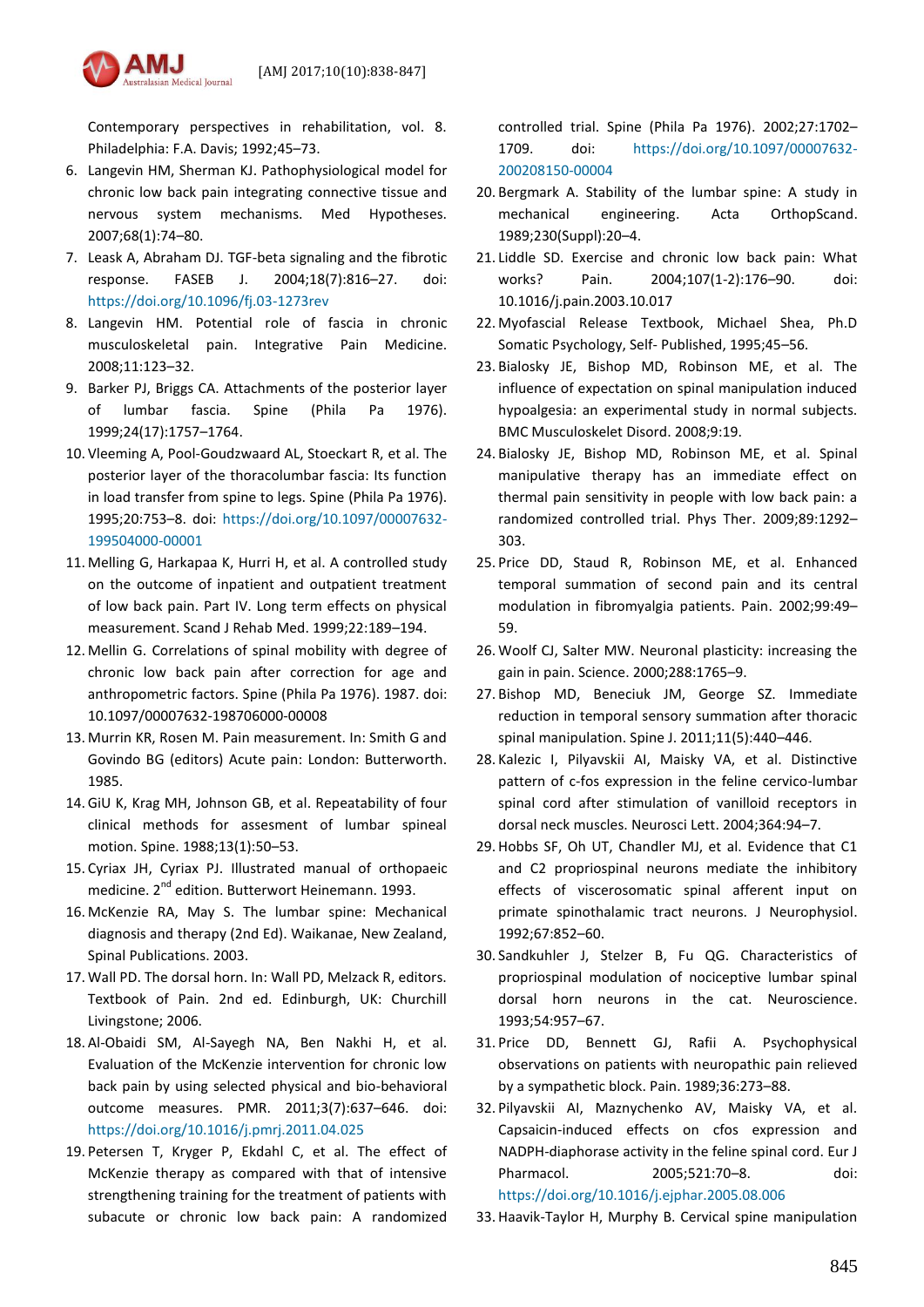

alters sensorimotor integration: a somatosensory evoked potential study. Clin Neurophysiol. 2007;118:391–402.

- 34. Hides JA, Jull GA, Richardson CA. Long-term effects of specific stabilizing exercises for first-episode low back pain. Spine. 2001;26:E243–E248.
- 35. Hodges PW. Core stability exercise in chronic low back pain. OrthopClin North Am. 2003;34:245–254.
- 36. Myers T. Anatomy trains. Churchill Livingstone, Edinburgh. 2009.
- 37. Schwind P. Fascia and membrane technique. Churchill Livingstone, Edinburgh. 2006.
- 38. Mohanty PP, Pattanaik M. Manual Therapy for the Management of Lumbar PIVD- an Innovative Approach. Indian Journal of Physiotherapy and Occupational Therapy. 2015;9(4):98.
- 39. Iatrides J, Wu J, Yandow J, et al. Subcutaneous tissuemechanical behavior is linear and viscoelastic under uniaxial tension. Connect Tissue Res. 2003;44(8):208–217.
- 40. Puxkandl R, Zizak I, Paris O, et al. Viscoelastic properties of collagen— synchrotron radiation investigations and structural model. Philos Trans R Soc Lond B Biol Sci. 2002;B357:191–197.
- 41. Franklyn-Miller A, Falvey E, Clark R. The strain patterns of the deep fascia of the lower limb. Fascial Research II: Basic Science and Implications for Conventional and Complementary Health Care. Elsevier, Munich. 2009.
- 42. Youn-Bum Sung. Effects of Thoracic Mobilization and Manipulation on Function and Mental State in Chronic Lower Back Pain J Phys Ther Sci. 2014;26(11):1711– 1714.
- 43. Crisco JJ, Panjabi MM. The intersegmental and multisegmental muscles of the lumbar spine. A biomechanical model comparing lateral stabilizing potential. Spine. 1991;16(7):793–9.
- 44. Drezner J, Herring S. Managing low-back pain: steps to optimize function and hasten return to activity. Phys Sportsmed. 2001;29(8):37.
- 45. Cross KM, Kuenze C, Grindstaff T, et al. Thoracic spine thrust manipulation improves pain, range of motion, and self-reported function in patients with mechanical neck pain: A systematic review. J Orthop Sports Phys Ther. 2011;41(9):633–642.

## **ACKNOWLEDGEMENTS**

All the participants of the study for their consent and cooperation

## **PEER REVIEW**

Not commissioned. Externally peer reviewed.

## **CONFLICTS OF INTEREST**

The authors declare that they have no competing interests.

## **FUNDING**

None

## **ETHICS COMMITTEE APPROVAL**

Institute Ethical Committee; Letter No: DPT 9A 15 dated 25.01.2013

## **Figure 1: Pre-and post ODI scores of Experimental and Conventional Group**



**Figure 2: Pre-and post-lumbar flexion ROM of Experimental and Conventional Group**



## **Figure 3: Pre-and post-lumbar extension of Experimental and Control Group**